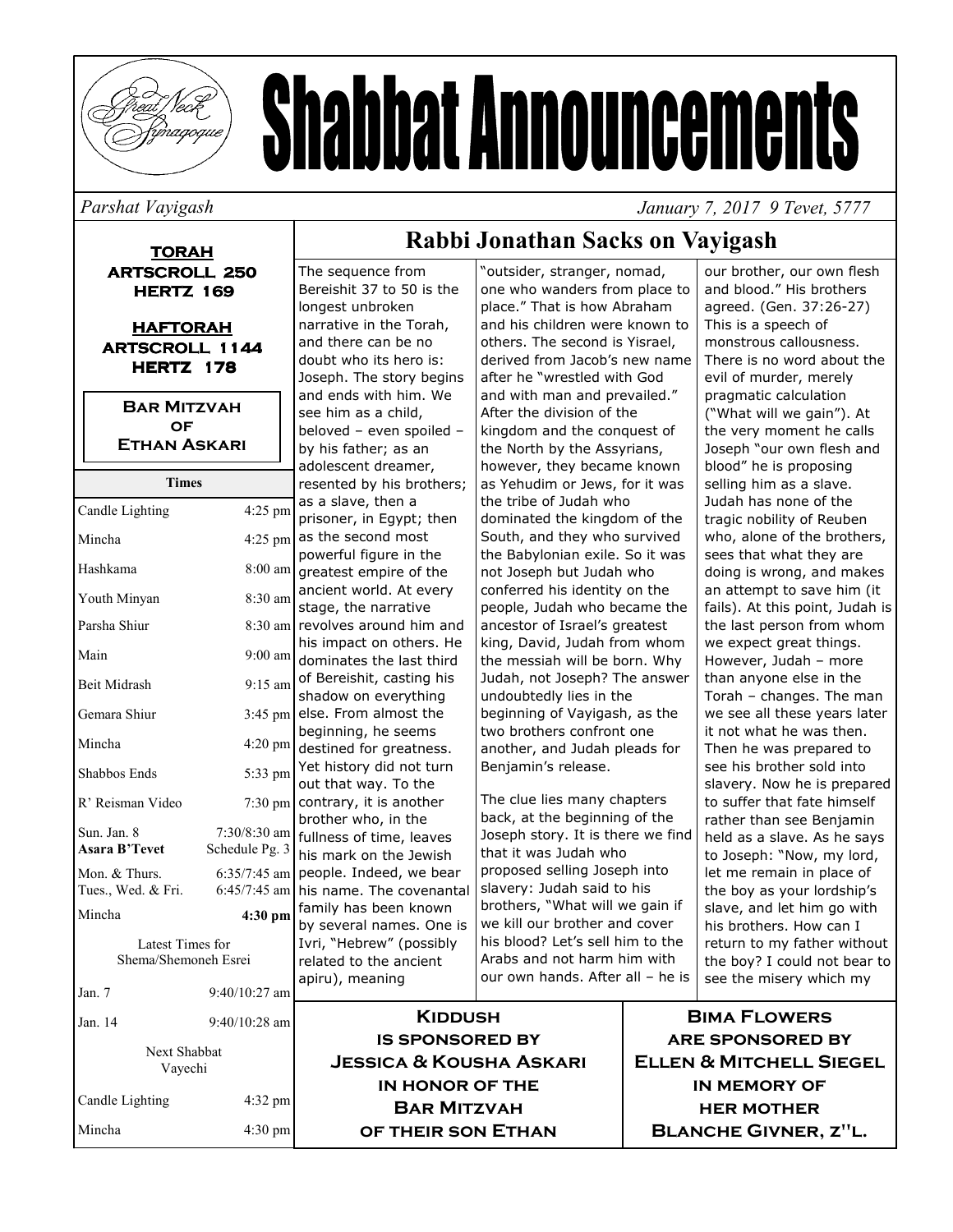| 26 Old Mill Road, Great Neck, NY 11023 (516) 487-6100                                                                                                                                                                                                                                                                                                                                                                                                                                                                                                                                                                                                                                                                                                                                                                                                                                                                                                                                                                                                                                                                                                                                                                                                    | <b>Shabbat Announcements Vayigash</b>                                                                                                                                                                                                                                                                                                                                                                                                                                                                                                                                                                                                                                                                                                                                                                                                                                                                                                                                                                                                                                                                                                                                  |
|----------------------------------------------------------------------------------------------------------------------------------------------------------------------------------------------------------------------------------------------------------------------------------------------------------------------------------------------------------------------------------------------------------------------------------------------------------------------------------------------------------------------------------------------------------------------------------------------------------------------------------------------------------------------------------------------------------------------------------------------------------------------------------------------------------------------------------------------------------------------------------------------------------------------------------------------------------------------------------------------------------------------------------------------------------------------------------------------------------------------------------------------------------------------------------------------------------------------------------------------------------|------------------------------------------------------------------------------------------------------------------------------------------------------------------------------------------------------------------------------------------------------------------------------------------------------------------------------------------------------------------------------------------------------------------------------------------------------------------------------------------------------------------------------------------------------------------------------------------------------------------------------------------------------------------------------------------------------------------------------------------------------------------------------------------------------------------------------------------------------------------------------------------------------------------------------------------------------------------------------------------------------------------------------------------------------------------------------------------------------------------------------------------------------------------------|
| father would suffer." (44:33-34) It is a precise reversal of<br>character. Callousness has been replaced with concern.<br>Indifference to his brother's fate has been transformed into<br>courage on his behalf. He is willing to suffer what he once<br>inflicted on Joseph so that the same fate should not befall<br>Benjamin. At this point Joseph reveals his identity. We know<br>why. Judah has passed the test that Joseph has carefully<br>constructed for him. Joseph wants to know if Judah has<br>changed. He has.                                                                                                                                                                                                                                                                                                                                                                                                                                                                                                                                                                                                                                                                                                                           | Judah admits he was wrong. "She was more righteous<br>than I," he says. This is the first time in the Torah<br>someone acknowledges their own guilt. It is also the<br>turning point in Judah's life. Here is born that ability to<br>recognize one's own wrongdoing, to feel remorse, and to<br>change - the complex phenomenon known as teshuvah -<br>that later leads to the great scene in Vayigash, where<br>Judah is capable of turning his earlier behavior on its head<br>and doing the opposite of what he had once done before.<br>Judah is ish teshuvah, penitential man.                                                                                                                                                                                                                                                                                                                                                                                                                                                                                                                                                                                   |
| This is a highly significant moment in the history of the<br>human spirit. Judah is the first penitent - the first baal<br>teshuvah - in the Torah. Where did it come from, this<br>change in his character? For that, we have to backtrack to<br>chapter 38 – the story of Tamar. Tamar, we recall, had<br>married Judah's two elder sons, both of whom had died,<br>leaving her a childless widow. Judah, fearing that his third<br>son would share their fate, withheld him from her - thus<br>leaving her unable to remarry and have children. Once she<br>understands her situation, Tamar disguises herself as a<br>prostitute. Judah sleeps with her. She becomes pregnant.<br>Judah, unaware of the disguise, concludes that she must<br>have had a forbidden relationship and orders her to be put<br>to death. At this point, Tamar - who, while disguised, had<br>taken Judah's seal, cord and staff as a pledge - send them<br>to Judah with a message: "The father of my child is the man<br>to whom these belong." Judah now understands the whole<br>story. Not only has he placed Tamar in an impossible<br>situation of living widowhood, and not only is he the father<br>of her child, but he also realizes that she has behaved with | We now understand the significance of his name. The verb<br>lehodot means two things. It means "to thank," which is<br>what Leah has in mind when she gives Judah, her fourth<br>son, his name: "this time I will thank the Lord." However,<br>it also means, "to admit, acknowledge." The biblical term<br>vidui, "confession," $-$ then and now part of the process of<br>teshuvah, and according to Maimonides its key element -<br>comes from the same root. Judah means "he who ac-<br>knowledged his sin." We now also understand one of the<br>fundamental axioms of teshuvah: "Rabbi Abbahu said: In<br>the place where penitents stand, even the perfectly<br>righteous cannot stand" (Berachot 34b). His proof-text is<br>the verse from Isaiah (57:19), "Peace, peace to him that<br>was far and to him that is near." The verse puts one who<br>"was far" ahead of one who "is near." As the Talmud<br>makes clear, however, Rabbi Abbahu's reading is by no<br>means uncontroversial. Rabbi Jochanan interprets "far" as<br>"far from sin" rather than "far from God." The real proof is<br>Judah. Judah is a penitent, the first in the Torah. Joseph is |
| extraordinary discretion in revealing the truth without<br>shaming him (it is from this act of Tamar's that we derive<br>the rule that "one should rather throw oneself into a fiery<br>furnace than shame someone else in public"). Tamar is the<br>heroine of the story, but it has one significant consequence.                                                                                                                                                                                                                                                                                                                                                                                                                                                                                                                                                                                                                                                                                                                                                                                                                                                                                                                                       | consistently known to tradition as ha-tzaddik, "the<br>righteous." Joseph became mishneh le-melekh, "second to<br>the king." Judah, however, became the father of Israel's<br>kings. Where the penitent Judah stands, even the<br>perfectly righteous Joseph cannot stand. However great                                                                                                                                                                                                                                                                                                                                                                                                                                                                                                                                                                                                                                                                                                                                                                                                                                                                               |



Great Neck Yoetzet Halacha Lisa Septimus Welcomes your questions about mikvah, observance of taharat mishpacha (halacha relating to married life) and women's health, as it connects to Jewish law. Reach out to her at: Phone: 516.415.1111 Email: greatneckyoetzet@gmail.com. || All conversations and emails are kept confidential.



**Great Neck Synagogue** 26 Old Mill Road, Great Neck , NY 11023 516-487-6100

**Rabbi Dale Polakoff, Rabbi Rabbi Ian Lichter, Assistant Rabbi Dr. Ephraim Wolf, z"l, Rabbi Emeritus Zeev Kron, Cantor** Eleazer Schulman, z"l, Cantor Emeritus **Rabbi Sholom Jensen, Youth Director Zehava & Dr. Michael Atlas, Youth Directors Mark Twersky, Executive Director** Dr. James Frisch, Assistant Director **Dov Sassoon, President Rabbi Jesse Shore, Rabbinic Intern Harold Domnitch, Chairman of the Board** Lisa Septimus, Yoetzet Halacha 516-415-1111

We now understand the significance of his name. The verb means uncontroversial. Rabbi Jochanan interprets "far" as "far from sin" rather than "far from God." The real proof is Judah. Judah is a penitent, the first in the Torah. Joseph is righteous." Joseph became mishneh le=melekh, "second to an individual may be in virtue of his or her natural character, greater still is one who is capable of growth and change. That is the power of penitence, and it began with Judah.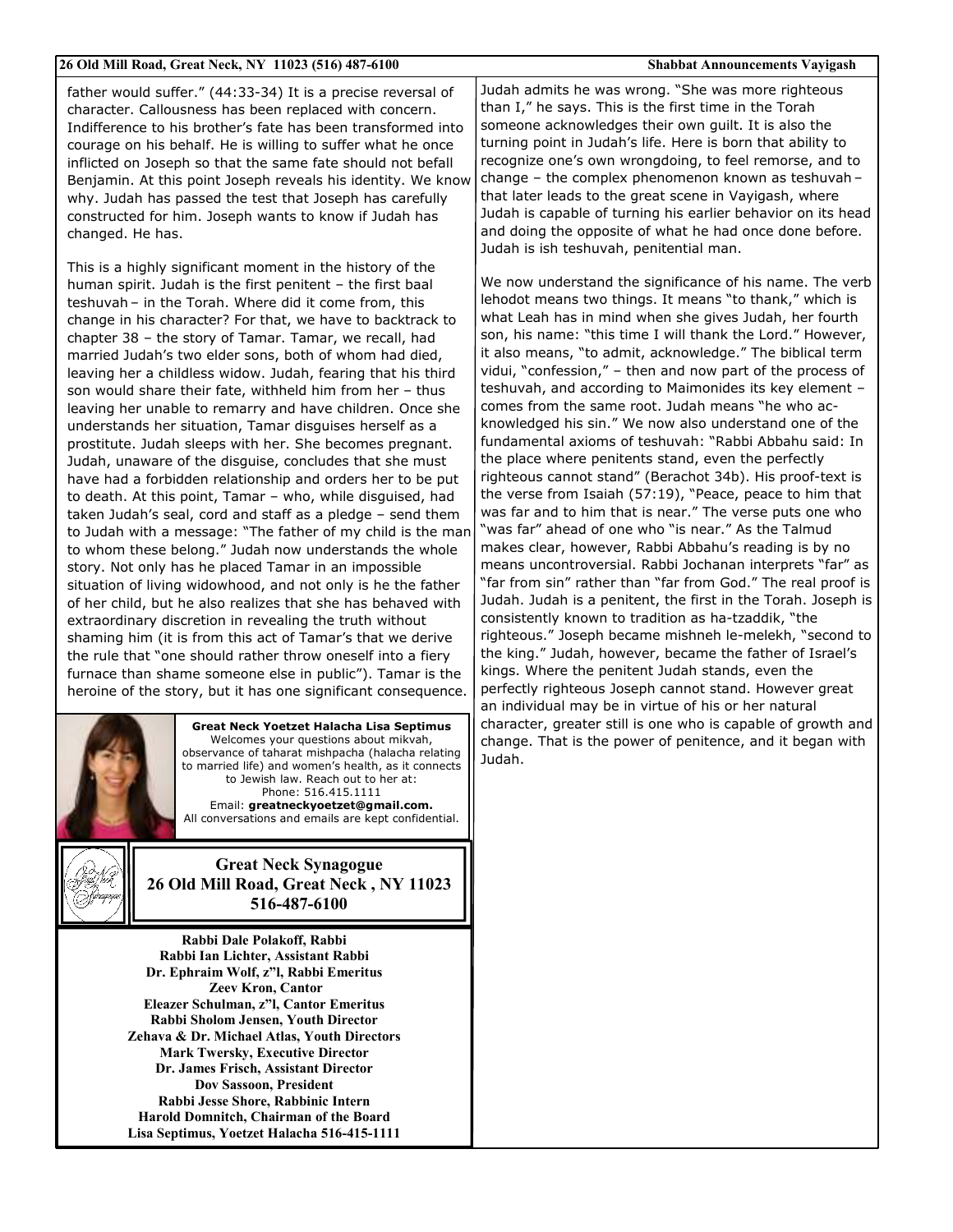**UPCOMING EVENTS** 

## **Sunday January 8th 2017 Fast of the 10th of Tevet**

Fast Begins: 6:07 am Shacharit with Slichot: 7:30/8:30 am Mincha:  $4:20$  pm Fast Ends: 5:22 pm

The Tenth of Tevet marks the onset of the siege of Jerusalem by Nebuchadnezzar, the King of Babylonia, and the beginning of the battle that ultimately destroyed Jerusalem and the Temple of Solomon, and sent the Jews into the 70-year Babylonian Exile.

The date of the Tenth of Tevet is recorded for us by the prophet Yechezkel, who himself was already in Babylonia as part of the first group of Jews exiled there by Nebuchadnezzar, 11 years earlier than the actual destruction of the Temple in Jerusalem itself.

The date also marks the translation of the Torah into Greek, the death of Ezra the Scribe and more recently, it has been established in Israel as a day of remembrance for the Holocaust.

# **GREAT NECK SYNAGOGUE**

## **SHABBAT GUEST SPEAKER SERIES**

Ari Sacher is a Rocket Scientist, and has worked in the design and the development of missles for over twenty years. He has briefed hundreds of US lawmakers on Israeli Missile Defense, including two briefings on Capitol Hill at the invitation of the House Majority Leader and Israeli Ambassador. He speaks regularly for the Israeli Foreign Ministry.

Ari has also been a scholar in residence in numerous syangogues in the US and Canada. He is a riveting speaker, using his experience in the defense industry to explain the Torah in a way that is simultaneously enlightening and entertaining.

Ari came on aliyah from the USA in 1982. He studied at Yeshivat Kerem B'Yavneh, and then spent seven years studying at the Technion. Since 2001 he has published a weekly parsha shiur that has turned into a blog on "Times of Israel". Ari lives in Moreshet in the Western Galil along with his wife and eight chidren.

Ari **Sacher** 

**January** 13-14 2017 **Parshat Vayechi** 

## **Shabbat Drasha Main Sanctuary**

The Best Offense is a Good Defense: **Why Only Yaakov Avinu Could Have Designed the Patriot Missile System**  **Seudah Shlishit** 4:40 pm

The Miracle of Iron Dome

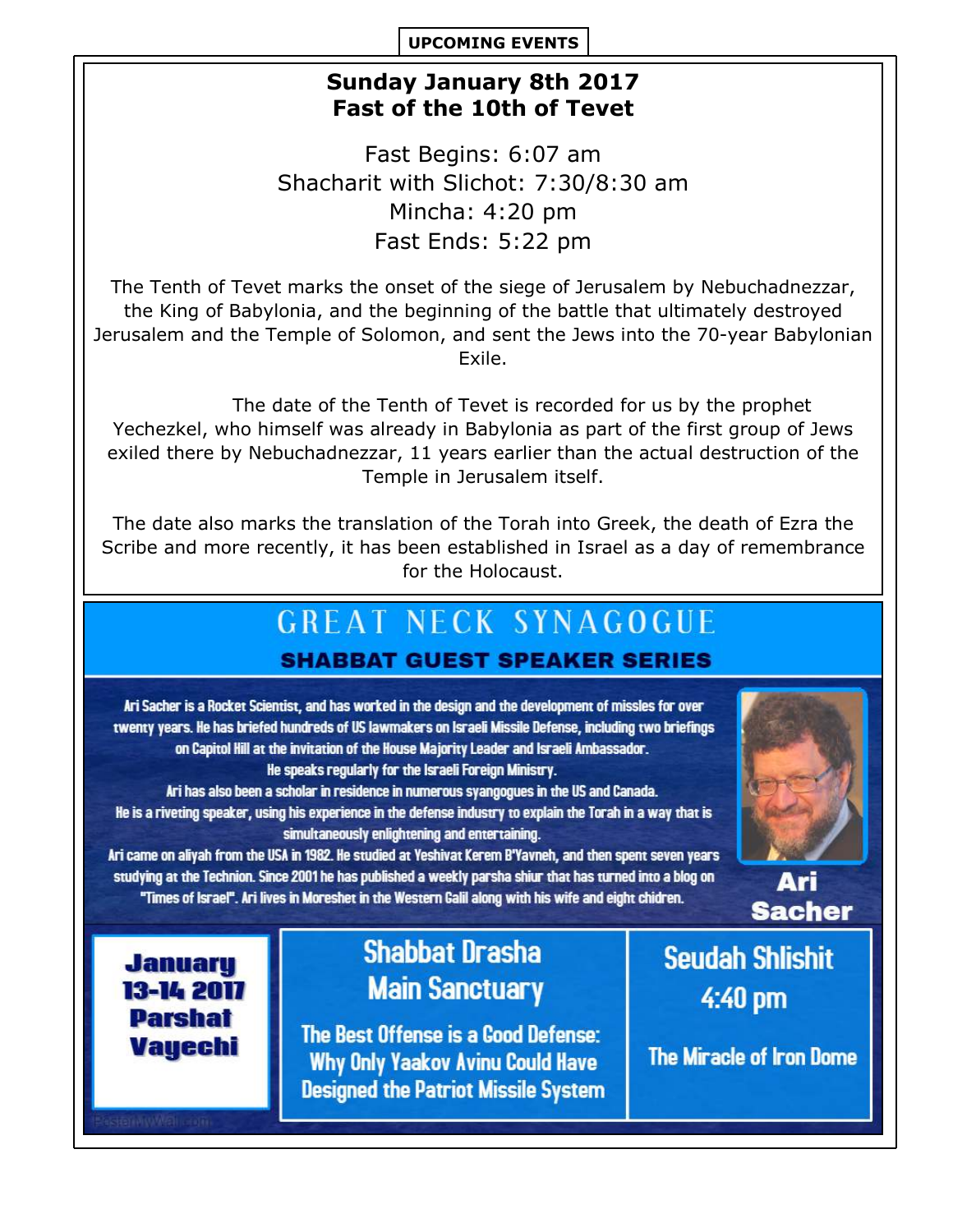#### YOUTH & CHAVERIM

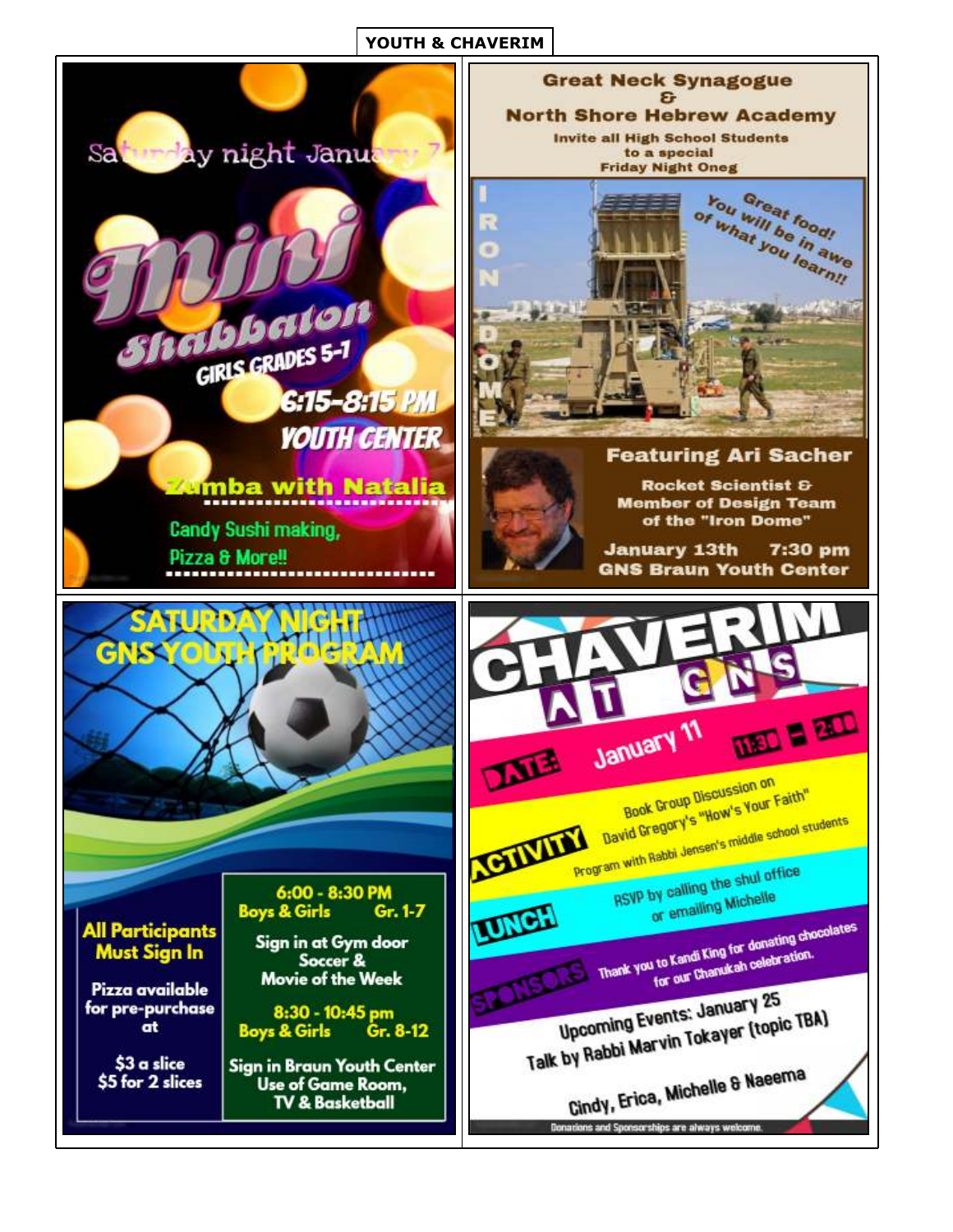| <b>Sisterhood</b><br>resents<br>Yoga with Pia Shlomo<br>9:30-10:45 am Every Tuesday at GNS<br>Hatha Yoga. A coordinated system of breath and movement<br>to calm the nervous system, stretch, strengthen<br>and tone the body and the organs.<br>Reduces stress and anxiety and build focus and stamina.<br>Aids in digestion, sleep and overall health.<br>Class level good for beginners through advanced<br>First timers welcome. YES, YOU CAN DO YOGA!!<br>Experienced yogis, you can practice on your level.<br>Please bring a mat and a towel.<br>To register, contact Pia Shlomo<br>917.371.8013 or vogatopia23@gmail.com<br>\$18 at the door<br>Sis when register in advance<br>\$48 when pre-pay<br>for 4 classes<br>wow!!!<br>What A Deall | Great Neck Synagogue Sisterhood<br>26 Old Mill Road<br>Great Neck, NY 11023<br>Pre-order your 2017 Mah Jongg card through the Great Neck Synagogue<br>Sisterhood!<br>Please make your check payable to:<br>Great Neck Synagogue Sisterhood<br>2017 Prices:<br>Standard Card @ \$8.00/card<br>Large Print Card @ \$9.00/card<br>Total Amount Due: \$<br>Name:<br>Email Address:<br>The National Mah Jongg League will mail the cards directly to your home<br>as soon as they are available.<br>** Forms due by January 22, 2017 |  |
|------------------------------------------------------------------------------------------------------------------------------------------------------------------------------------------------------------------------------------------------------------------------------------------------------------------------------------------------------------------------------------------------------------------------------------------------------------------------------------------------------------------------------------------------------------------------------------------------------------------------------------------------------------------------------------------------------------------------------------------------------|---------------------------------------------------------------------------------------------------------------------------------------------------------------------------------------------------------------------------------------------------------------------------------------------------------------------------------------------------------------------------------------------------------------------------------------------------------------------------------------------------------------------------------|--|
| <b>Great Neck Synagogue</b><br><b>Saturday Night Film Series</b>                                                                                                                                                                                                                                                                                                                                                                                                                                                                                                                                                                                                                                                                                     |                                                                                                                                                                                                                                                                                                                                                                                                                                                                                                                                 |  |

 $\mid$ SISTERHOOD & SATURDAY NIGHT FILMS  $\mid$ 

IN SEARCH PEAC ONE. AUGUST 12, BY MITHERED BOOTLE EXPLORE. **Realest** 

# In Search of Peace

January 14th 8:00 pm

Narrated by Michael Douglas, In Search of Peace chronicles the first two decades of Israel's existence, offering new insights into the origins of the Middle East conflict.

From the Arab refugee camps, to the General Assembly of the United Nations to the world capitals of Moscow, Paris, London, Buenos Aires, Cairo and Washington D.C., the film offers a unique global perspective on one of the most important events in the 3,500-year history of the Jewish people.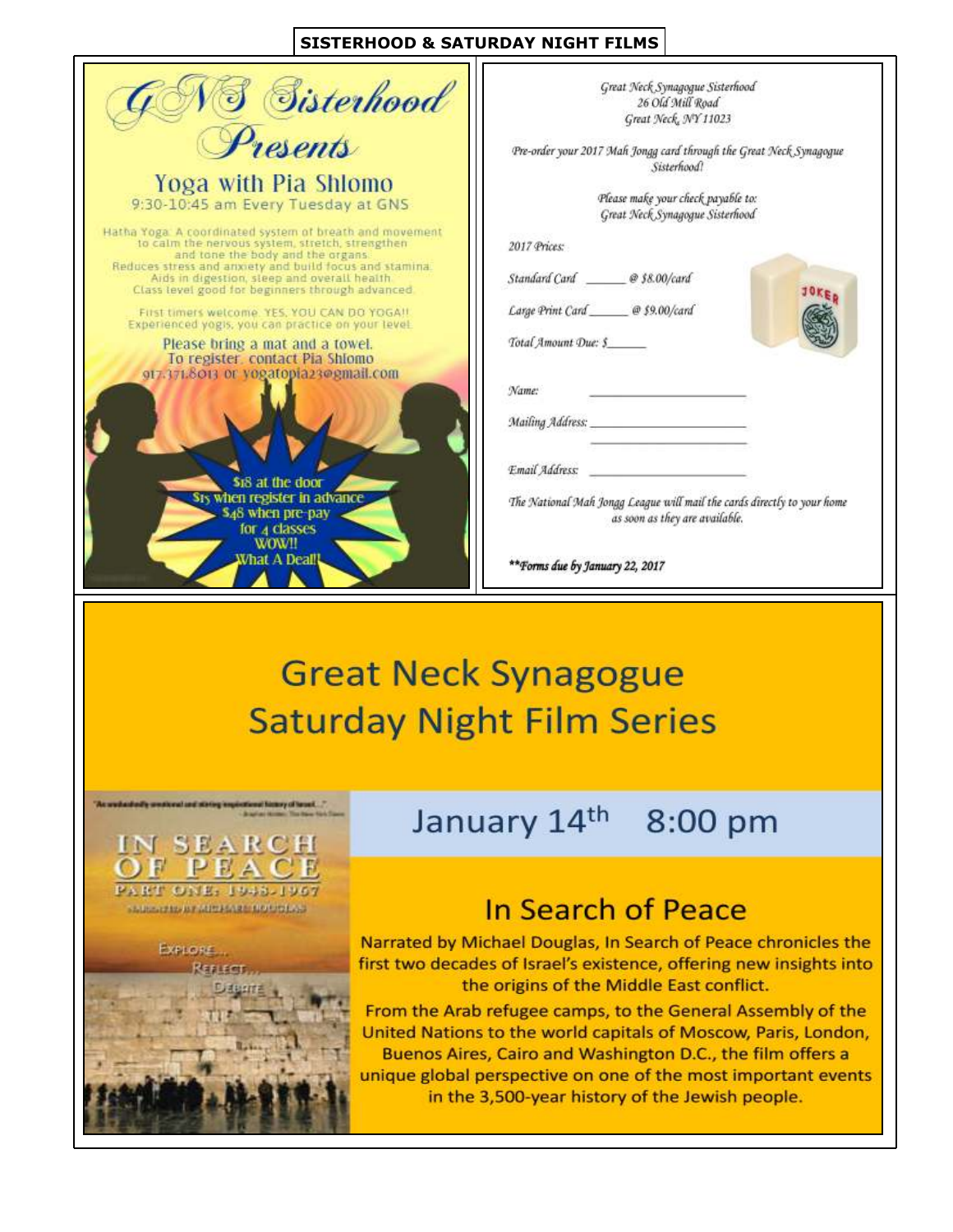#### **HELP SAVE A LIFE!**

בס"ד

*M* Renewal

# **COMMUNITY AWARENESS** EVENT **HELP SAVE** THE LIFE OF A

**TUESDAY, JANUARY 17** 

Great Neck Synagogue, **Beit Medrash** 26 Old Mill Rd. Great Neck NY. 11023

**RABBI STEVE** MOSKOWITZ A kidney donor, will share his inspiring story.

RABBI JOSH STURM Director of Outreach, Renewal Everything you wanted to know about living kidney donation but were afraid to ask.

**COME HEAR** A Doctor's perspective on kidney donation.

**YOUNG MEMBER** OF OUR **COMMUNITY** 

**HOSTED BY GREAT NECK** SYNAGOGUE

NORTH SHORE ୡ **HEBREW ACADEMY** ישיבת חוף הצפון

One of our eighth grade students of the North Shore Hebrew Academy is in urgent need of a kidney transplant. Please join us and learn what we can do to help him.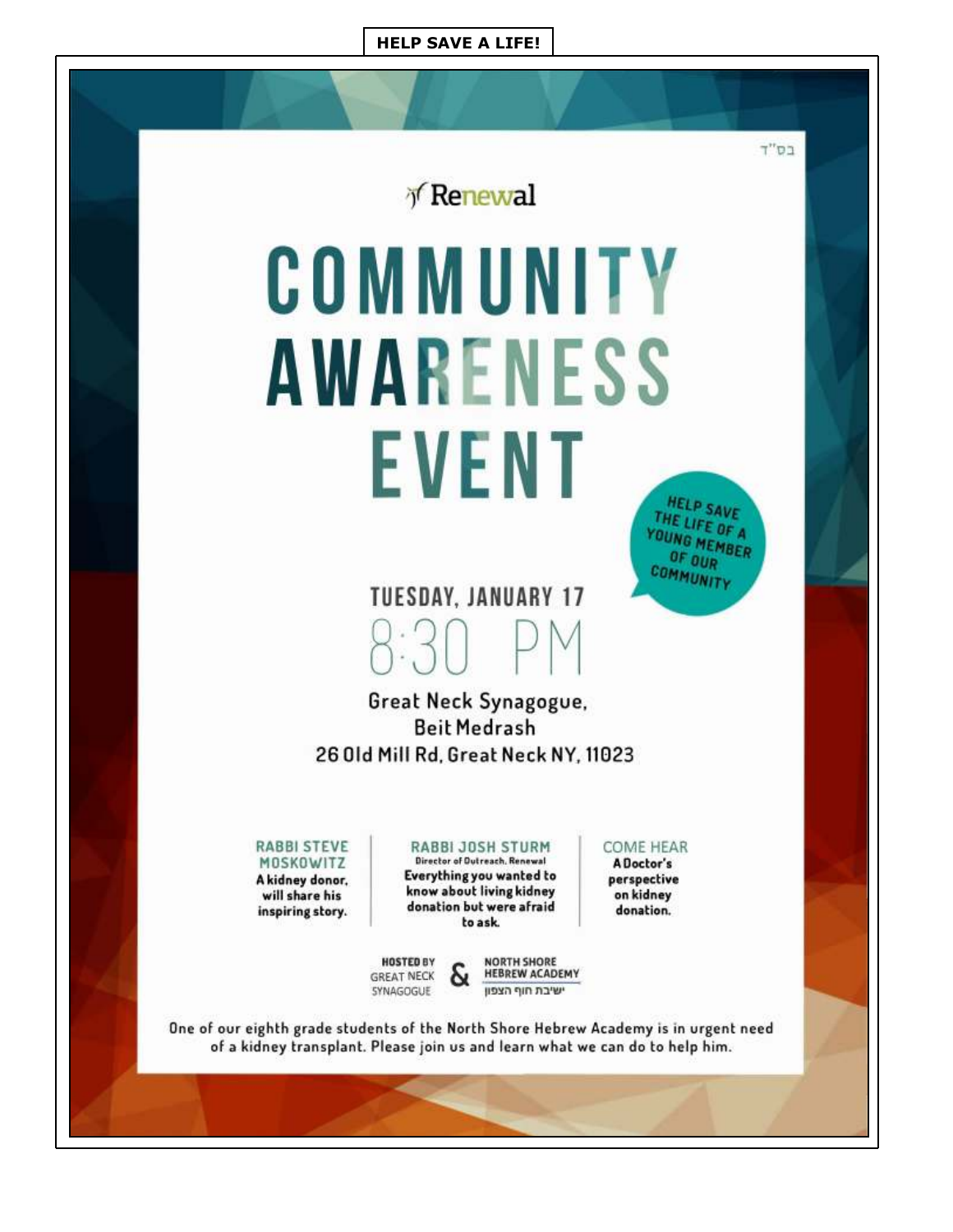#### **AIPAC POLICY CONFERENCE 2017 MARCH 26-2 678 WASHINGTON, D.C.**

### **• TO REGISTER, VISIT POLICYCONFERENCE.ORG**

**FOR ANY QUESTIONS, CONTACT STEVE BLUMNER** 516.639.8941 OR STEVENBLUMNER@GMAIL.COM.

# **JOIN US!!**

Sharona Abraham Peyman Ahdout Kousha Askari Steven Blumner Robyn Blumner Jeroen Bours Robin Bours Arnold Breitbart Viviane Breitbart Hal Chadow Deborah Chadow Gary Chubak Lillian Chubak Bracha Dayani Nima Dayani Isaac Elyassoff Tova Elyassoff Jonathan Farhadian Joseph Farhadian Mansour Farhadian Yafa Farhadian Tom Furst Debbie Furst Sharon Goldwyn Dina Hamerman

Natan Hamerman Joseph Hecht Donna Hecht Erik Herz Adam Hutt Didi Hutt Mitchell Hutt Rachel Hutt Rabbi Sean Jensen Erran Kagan Lisa Kagan Leonard Kahn Leslie Kahn Marc Kalter Gloria Kaylie Jack Khorramian Celia Lemonik Jack Lemonik Cindy Ludwig Tina Machnikoff Adeline Markowitz Avraham Markowitz Jaime Mittleman Jared Ort Edward Parver

Brenda Parver Rabbi Dale Polakoff Ellen Polakoff Hersel Rabanipour Payman Rabiei Amy Reiss Jonathan Reiss Carl Rosenberg Dov Sassoon Harriet Schimel Leon Schwechter Donna Schwechter Ronnie Shaban Robert Sperber Cheryl Sperber Jonathan Spielman Robert Spitalnick Karen Spitalnick Alan Steinberg Orly Steinberg Daniel Tavakoli Devorah Wang Howard Wolf Michele Wolf Maxine Wiesenfeld

#### **WE ARE LOOKING FOR COLLEGE STUDENTS WITH AN INTEREST IN POLITICAL ACTIVISM TO ATTEND THE AIPAC POLICY CONFERENCE.**

**SPONSORSHIPS POTENTIALLY AVAILABLE.** 

CONTACT RABBI JENSEN AT RABBIJENSEN@AOL.COM.